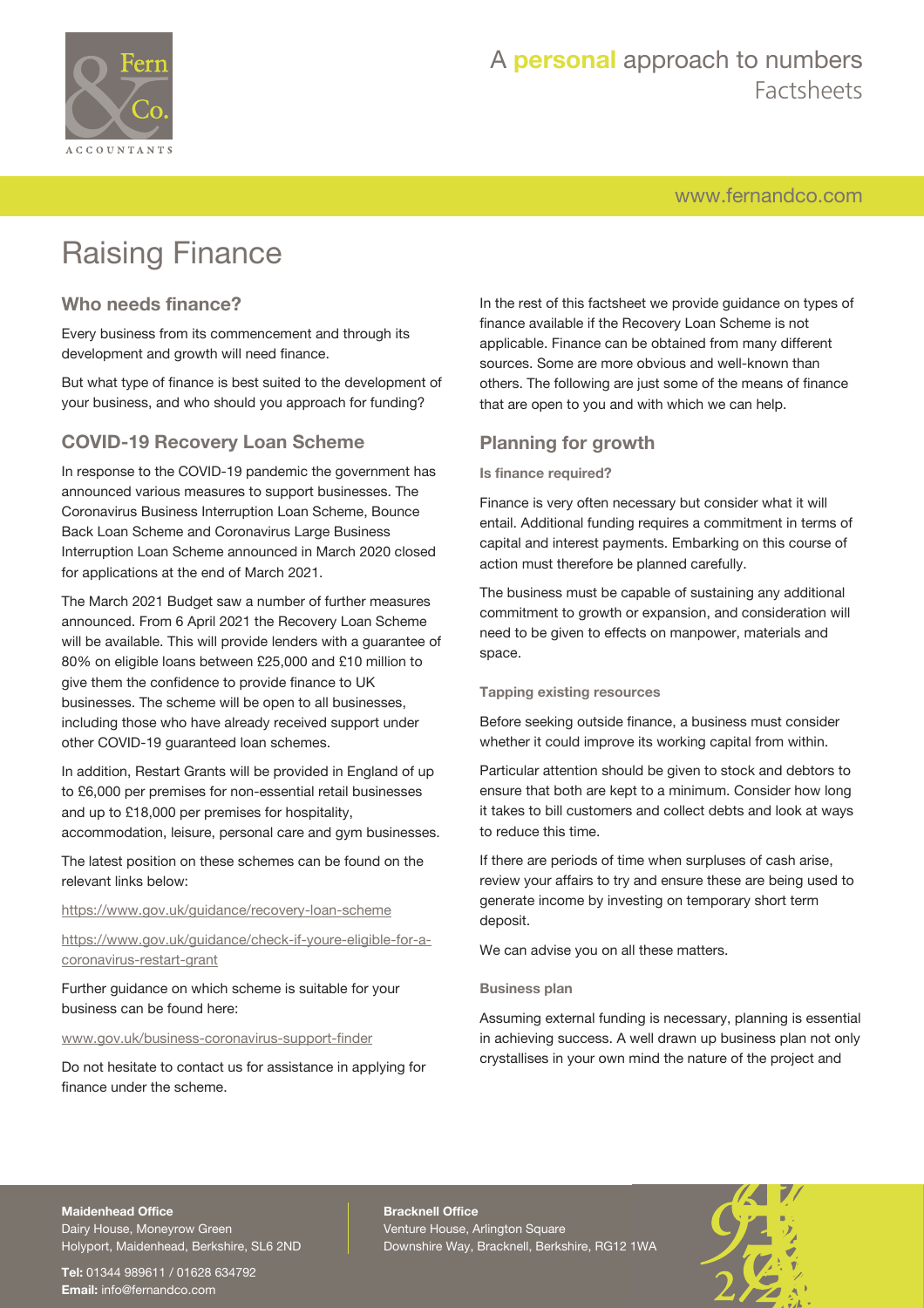

## A **personal** approach to numbers Factsheets

### [www.fernandco.com](http://www.fernandco.com)

the timing of any required funding, but is vital to any lending institution. They are unlikely to provide any assistance without a properly drawn up business plan.

The plan will include details of:

- the objectives and aims of the business
- the purpose of the required funding
- the business ownership and history
- management and responsibilities
- products and market share
- sales plan and strategy
- the financial position of the business with detailed cash flow forecasts and past accounts.

#### **Types of finance**

#### **General**

Finance is available in many forms, but it is important to make sure that it is right for your business. Onerous terms and inflexibility can often hinder a growing business.

The more obvious sources of finance include bank overdrafts and medium to long term loans and mortgages, but rates of interest can vary considerably. Therefore we advise you to consult with us before making your final decision.

#### **Specific**

Specific methods of finance are available for acquiring assets or releasing cash from debtors. Carefully consider the options available which include:

- leasing assets
- hire purchase
- outright purchase
- debt factoring
- invoice discounting.

Each method of funding has advantages and disadvantages including implications for tax purposes.

#### **Other**

Other means of finance may be available for your business from government sources, through the issue of shares or even your own pension scheme.

Government assistance can be in the form of grants, loan guarantees or an enterprise capital fund. Other grants may be available on a regional or local level. The [British Business](http://british-business-bank.co.uk/) [Bank](http://british-business-bank.co.uk/) is a government owned company which aims to make finance markets work better for small businesses and works with partners such as banks, leasing companies and venture capital funds.

Raising finance by issuing shares may be another option to consider.

#### **Security**

Whatever form of finance is offered, the lender will always require some form of security. However the level of security sought may vary - beware the lender asking for unreasonable guarantees.

#### **Fixed and floating charges**

Most bank loans and overdrafts are secured by way of a fixed charge over land and buildings with floating charges over other assets of the company such as stock and debtors.

#### **Personal guarantees**

For some businesses little security may be available because of insufficient assets. Consequently the security will be given in the form of personal guarantees. Take extreme care before signing these guarantees as they can be difficult to amend at a later stage and many borrowers have suffered as a consequence. In particular, personal guarantees are best if they are limited by time or amount. Unlimited guarantees are the most dangerous.

#### **Maidenhead Office**

Dairy House, Moneyrow Green Holyport, Maidenhead, Berkshire, SL6 2ND

**Tel:** 01344 989611 / 01628 634792 **Email:** [info@fernandco.com](mailto:info@fernandco.com)

**Bracknell Office** Venture House, Arlington Square Downshire Way, Bracknell, Berkshire, RG12 1WA